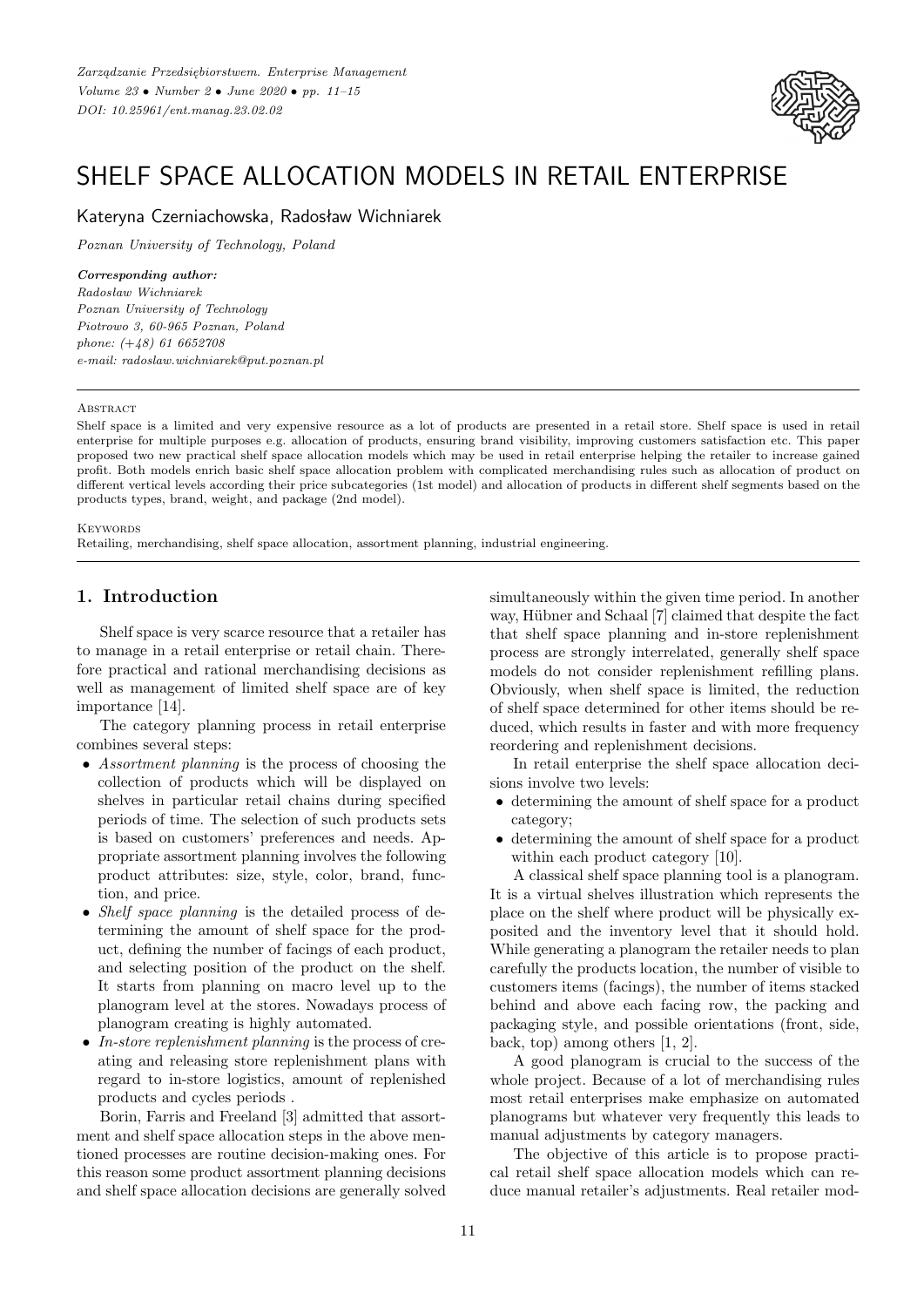els have not been sufficiently addressed in the existing literature; most of the literature investigates only basic cases. The first shelf space allocation model which we propose addresses nested product categories and product price subcategories considering such groups of constraints as: shelf, product, multi-shelves and category constraints. The second shelf space allocation model with virtual segments considers shelf, product, multishelves, shelf type (appropriate shelves for products), and virtual segments constraints (suitable shelf parts for products).

One of the key limitations from the literature is that it neglects merchandising rules considering only product facings but real retail models should be investigated with not only facings but also with capping, i.e. placing the product on the top of the other one rotating the top one, and nesting, i.e. placing the product inside the other one as a basket or plate. To the best of our knowledge there is the first idea which adds to general shelf space allocation model caps and nests parameters which we incorporate in both our models.

## **2. Formulation of the problem and determination of the goal**

The common shelf space allocation problem is formulated as follows. There are given number of shelves and number of products, the goal is to determine maximum profit through allocating the products on shelves subject to various constraints [11]. Linear or non-linear profit function represent gained profit received from the product allocated on the shelf, i.e. if the profit differs when the similar product is allocated nearby or if distinct profits could be received while allocating products on identical shelves.

The literature presents a great variety of shelf space allocation models with linear or non-linear profit function. As a result there is no common shelf space allocation model which could be applied in all enterprises. Each model should be adapted to reality; it also must include key practical features which could be implemented at the given enterprise. Some of the most known optimization models are presented below.

Main parameters:

- $S$  total number of shelves,
- $P -$ total number of products,
- $i$  shelf index,  $i = 1, ..., S$ ,
- $j$  product index,  $j = 1, ..., P$ ,
- $w_i$  width of the product j,
- $p_j$  unit profit of the product j,
- $-$  scale parameter of product j (potential demand of product  $j$ ),
- $\alpha$  space elasticity parameter of the product j,  $0 \leq \alpha_j \leq 1$
- $\beta_{jk}$  cross-space elasticity parameter of the product j to product  $k, -1 \leq \beta_{jk} \leq 1$ .

Decision variables:

- $d_{j}\;$  demand of the product  $j,$
- $x_{ij} = \begin{cases} 1, & \text{if product } j \text{ is put to the shelf } i \\ 0, & \text{otherwise} \end{cases}$ 
	-
- $f_j(f_{ij})$  the number of facings of the product j (on the shelf  $i$ ,
	- $c_{ij}$  the number of caps of the product j on the shelf  $i$ ,
	- $n_{ij}$  the number of nests of the product j on the shelf i.

Corstjens and Doyle [5] proposed a non-linear multiplicative model and included space- and cross-space elasticities into it (1)

$$
d_j = \pi_j f_j^{\alpha_j} \prod_{\substack{k=1;\\j\neq k}}^P f_j^{\beta_{jk}}.
$$
 (1)

Irion et al. [8] defined the demand as (2)

$$
d_j = \pi_j(w_j f_j)^{\alpha_j} \prod_{\substack{k=1;\\j\neq k}}^P (w_k f_k)^{\beta_{jk}}.
$$
 (2)

Because of non-linear by nature of space- and crossspace elasticity parameters which are hard to be estimated most of scientists use linear model as Yang and Chen [12]. They formulated the shelf space allocation problem where the objective is (3)

$$
\max \sum_{j=1}^{P} \sum_{i=1}^{S} p_j f_{ij}.
$$
 (3)

We propose to formulate the model as (4)

$$
\max \sum_{j=1}^{P} \sum_{i=1}^{S} x_{ij} p_j (f_{ij} + c_{ij} + n_{ij}).
$$
 (4)

General set of constraints includes:

- shelf width limitation;
- lower and upper bound of number of facings allowed for each product;
- integer numbers of facings;
- number of shelves on which product could be allocated;
- supply limit of number of items reserved for a product [9, 11].

In most cases shelf space allocation problem covers only one visible facings row in one dimension because facings behind are not visible. The vertical dimension, i.e. placing facing row above, is also ignored because the shelf height can be adjustable [4].

The model should optimize retail profits by determining the optimum number of facings of each product that must be allocated on planogram shelves while accounting for limited shelf space.

### **3. Proposition of the shelf space models**

Information technology plays an important role in assortment and shelf space management in retail enter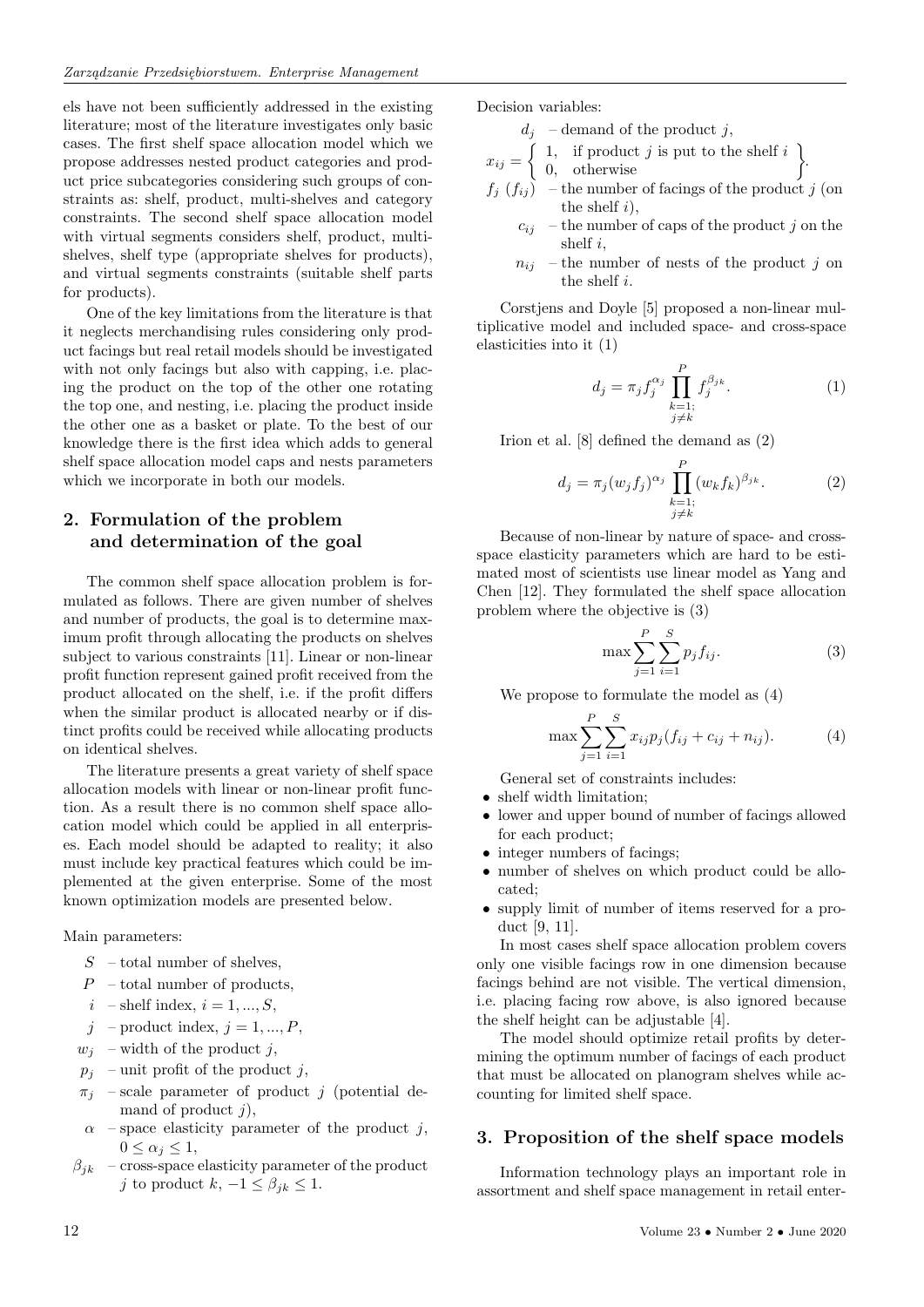prise. With the help of shelf space optimization models retailers perform optimal shelf space decisions in retail stores calculating the number of facings for each product included in assortment.

In this study we propose to enlarge the basic shelf space allocation model with additional parameters and constraints that are required in retail enterprises. We formulate two variants of the main shelf space allocation problem. In each problem there is one planogram, which is used for placing a set of products on shelves, and to define the amount of space dedicated for each product category in order to maximize the predicted profit from selling these products. The main goal in each problem is determining the shelves for the product items and the number of facings, caps and nests of each chosen product under the constraints of limited shelf size subject to various additional categories of constraints related to: shelves, products, product orientations, feasible allocations, categories and price subcategories, virtual segments and various relationships between products.

Common constraints proposed to be used in all problems are:

- Shelf length, height, depth, weight.
- Minimum and maximum number of shelves for a product.
- Product supply limits, minimum and maximum number of facings, minimum and maximum number of caps, minimum and maximum number of nests, product front or side orientations.
- Availability of only one orientation (front or side) for multi-shelves product, restriction of the same product orientation on all shelves.
- Placing the product the neighbor shelf only, adjust the same number of facings ensuring its better visibility and displaying of it in rectangular blocks on several shelves.

• Allocation of products in clusters on the same shelf. The two mentioned problems and the additional constraints used in them are:

1) Shelf space allocation problem (Fig. 1) with nested product categories in which allocation of the product on the shelf depends on the product categories and product price subcategories. Figure 1 shows the rules of allocating products on shelves. Products from the category A and price subcategory 10 can be allocated on the shelves for categories A, B, C and subcategories 10, 20, 30. Opposite products from the category C and subcategory 30 can't be allocated on the shelves for other categories and subcategories. Products B20 can be placed in B20, B30, C10, C20, C30.

|                 | А          |     | B          |            | $\mathcal{C}$ |                 |
|-----------------|------------|-----|------------|------------|---------------|-----------------|
| 30 <sup>1</sup> | A20        | A30 | <b>B10</b> | <b>B30</b> | C20           | C30             |
| 20              | A20<br>A10 |     | <b>B10</b> | <b>B20</b> | C10           | C <sub>20</sub> |
| 10              |            |     | <b>B10</b> |            | C10           |                 |

Fig. 1. Possible categories and price subcategory allocation with strict border between the vertical categories.

- Minimum category size ensuring the visibility of the product category.
- Category tolerance between different shelves in order to form the straight or flexible border between neighbor categories on different shelves.
- Product price subcategory allocation which means that cheaper products can be placed on shelves dedicated for cheap and expensive ones, otherwise expensive products can't be placed on the shelves dedicated for cheap products.
- 2) Shelf space allocation problem (Fig. 2) with virtual segments in which allocation of the product on the shelf depends on the position of aisle, center, local and convenience virtual segments on the fixture. In this model we differentiate virtual segments according to the product types such as local (regional) and convenience (complementary) ones. Figure 2 shows allocation of the extended and reduced virtual segments on a planogram.



Fig. 2. Extended and reduced virtual segments on a planogram.

- The adjustable size of the center and aisle virtual segments ensuring the possibility of their reducing and enlargement with regard to the amount of products placed there.
- Pallet, low level, eye level shelves. The products in big packs must be placed on a pallet because of their weight. Some products must be placed at eye level (which will increase their selling). The cheapest products with high rotation are generally put at a lower level.
- Aisle and non-aisle virtual segments. First-aid products should be placed near the first or last aisles. In the center of the shelf should be put expensive, new, and brand products. Based on the retailers experience, at the end of the shelf (aisle segments) the client spends less time therefore there should be placed more demanded products. Otherwise near the shelf center client spends most time in order to have a look into the whole assortment. So to stimulate impulse buying the most profitable products and new products are placed there.
- Local, convenience shelves. Convenience products are commonly unplanned purchases as an addition to the main planned product, and they should be located on the shelf near the main product (e.g. if customer buys vegetables for a fresh salad, then dressing and spices should be seen in the nearest vicinity, or on the meat cooler planogram one can find spices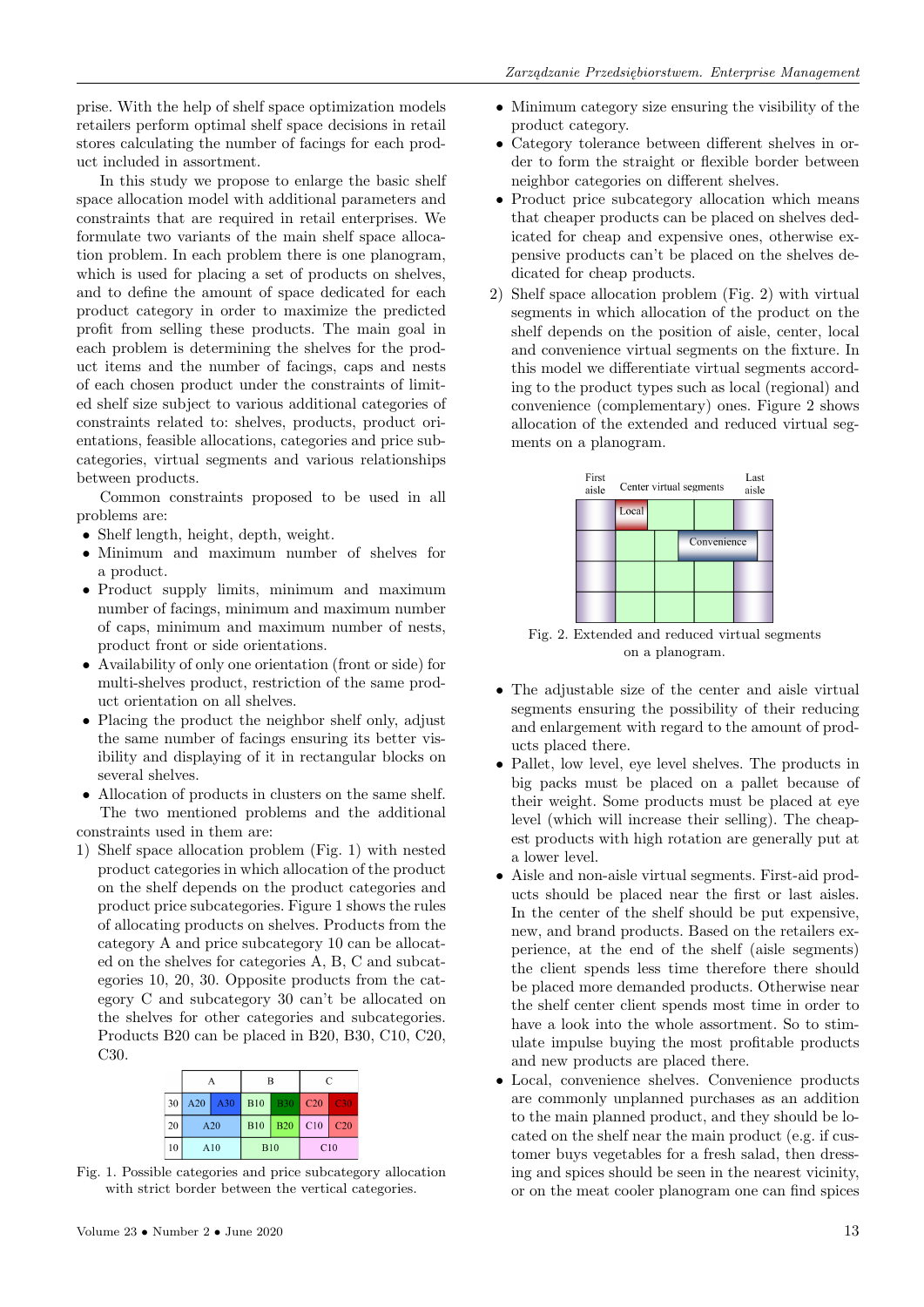for bouillon and meat dishes). Local products generally are not included in the main assortment and can be different in each store.

• Shelves with dedicated virtual segments and special products as well as shelves for non-special products.

The research is motivated by the real shelf space management problems arising in the retail industry. Figures 3 and 4 represent caps and nests allocation method.



Fig. 4. Nests allocation.

### **4. Data collection**

In Yang's experiment [13] he proved that the problem size is a key factor in the algorithm performance therefore we propose to use instances of different problem sizes. In retail enterprises planograms proceed from a complex structure of merchandising rules that try to reflect customers' buying behavior and the enterprise strategy for the different product categories.

The shelf space planning process includes initial planogram generation from scratch following a set of merchandising rules and later replication of them to a new store. Next, some manual corrections are performed possibly including non standard adjustments [1, 2].

The problem is that different shelf space is available in each store, but the set of products that must be placed on the shelves is the same in each store of the retail chain. Therefore the basis of the experimental data should represent the real data. We propose to generate a number of planograms with different shelf lengths and a number of product sets. It is allowed to set the same shelf lengths within a planogram because in real store

the shelf lengths differ within the same planogram very rarely (i.e. sometimes obstruction prevents customer to see a part of the shelf).

### **5. Conclusion**

Shelf space is one of the most critical and influential resources which retailers have to manage. Wise merchandising rules and retailer experience improve vendor relationship and increase customers' satisfaction. Because of this shelf space allocation decisions are of high importance in retail enterprise management and therefore in this article we focus on them in order to maximize the retailer's total profit.

In this article we proposed two new practical models with the objective of maximizing the retailer's profit for shelf space allocation problem with product price subcategories and shelf space allocation problem with dedicated shelf segments.

Further research will include implementation of the proposed mathematical models and performing a set of experiments using data samples generated on the basis of industrial data.

### **References**

- [1] Bianchi-Aguiar T. et al., *Using analytics to enhance a food retailer's shelf-space management*, Interfaces, 46, 5, 424–444, 2016.
- [2] Bianchi-Aguiar T., Silva E., Guimaraes L., Carravilla M., Oliveira J., *Allocating products on shelves under merchandising rules: multi-level product families with display directions*, Omega, 76, 47–62, 2018.
- [3] Borin N., Farris P.W., Freeland J.R., *A model for determining retail product category assortment and shelf space allocation*, Decision Sciences, 25, 3, 359–384, 1994.
- [4] Chandon P., Hutchinson J., Bradlow E., Young S., *Does In-Store Marketing Work? Effects of the Number and Position of Shelf Facings on Brand Attention and Evaluation at the Point of Purchase*, Journal of Marketing, 73, 6, 1–17, 2009.
- [5] Corstjens M., Doyle P., *A model for optimizing retail space allocations*, Management Science, 27, 7, 822–833, 1981.
- [6] Hübner A., Schaal K., *A shelf-space optimization model when demand is stochastic and space-elastic*, Omega, 68, 139–154, 2017.
- [7] Hübner A., Schaal K., *Effect of replenishment and backroom on retail shelf-space planning*, Business Research, 10, 1, 123–156, 2017.
- [8] Irion J., Al-Khayyal F., Lu J., *A piecewise linearization framework for retail shelf space management models* (technical report), School of Industrial and Systems Engineering, Georgia Institute of Technology, Atlanta, 2004.